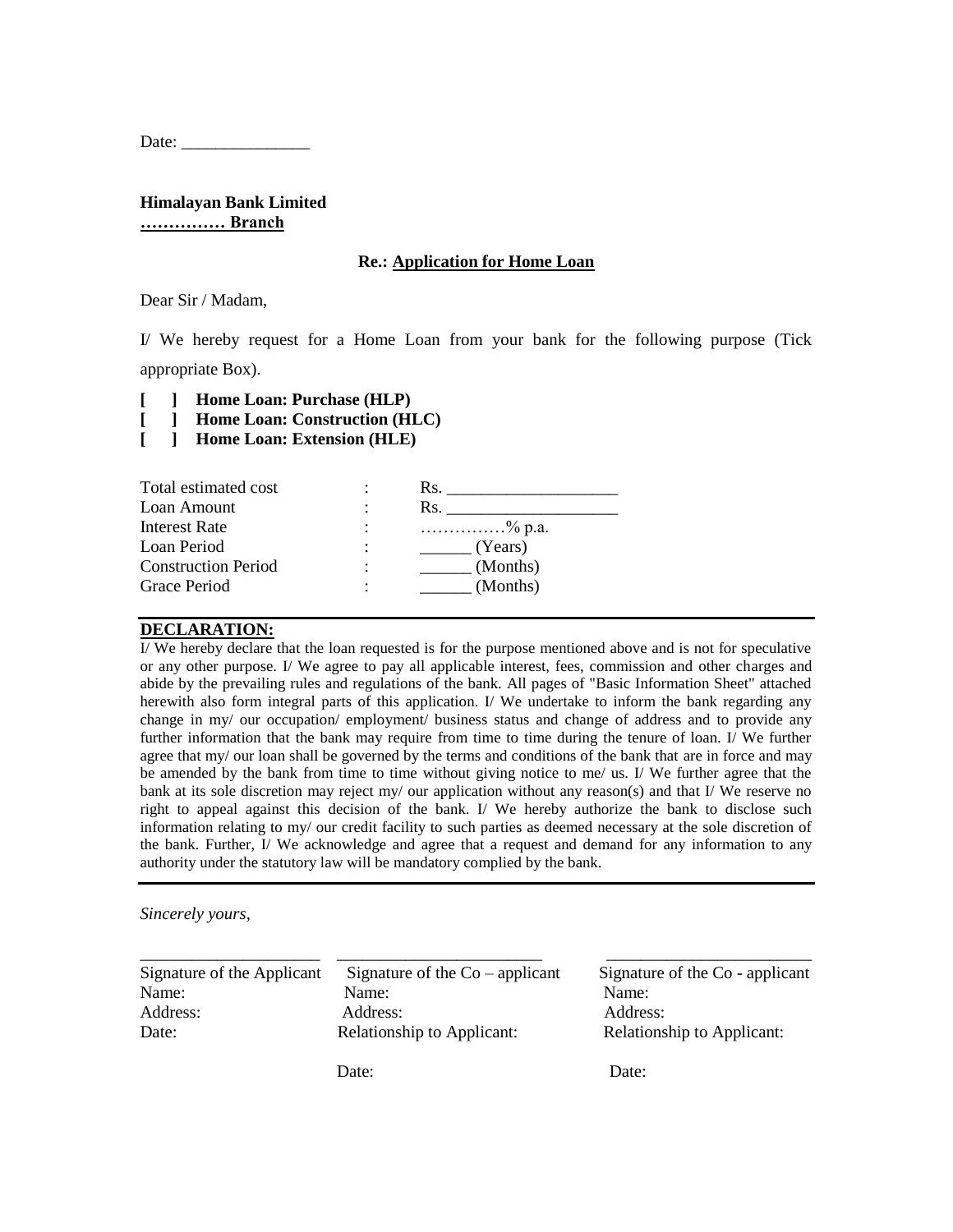# **BASIC INFORMATION SHEET FOR "HOME LOAN"**

## **1. PERSONAL INFORMATION ON APPLICANT / CO-APPLICANTS:**

(Please attach separate sheet, if necessary)

| Name of Applicant:                                                    | Name of Co-applicant:                                             | Name of Co-applicant:                                             |
|-----------------------------------------------------------------------|-------------------------------------------------------------------|-------------------------------------------------------------------|
|                                                                       | Relationship to main applicant:                                   | Relationship to main applicant:                                   |
| Citizenship No.:                                                      | Citizenship No.:                                                  | Citizenship No.:                                                  |
| Date and place of Birth:                                              | Date and place of Birth:                                          | Date and place of Birth:                                          |
| Father's Name:                                                        | Father's Name:                                                    | Father's Name:                                                    |
| Grandfather's Name:                                                   | Grandfather's Name:                                               | Grandfather's Name:                                               |
| Name of Spouse:                                                       | Name of Spouse:                                                   | Name of Spouse:                                                   |
| Details<br>Dependents:<br>of<br>(Parents/Childrens)                   | Details<br>Dependents:<br>of<br>(Parents/<br>Childrens)           | Details of Dependents:<br>(Parents/<br>Childrens)                 |
| Details of Family Members:<br>(Name, Age, Relation and<br>Occupation) | Details of Family Members (Name, Age,<br>Relation and Occupation) | Details of Family Members (Name,<br>Age, Relation and Occupation) |
| Contact Address: (Office)                                             | Contact Address: (Office)                                         | Contact Address: (Office)                                         |
| Post Box $#$ :                                                        | Post Box #                                                        | Post Box #                                                        |
| Phone / Mobile #:                                                     | Phone / Mobile #                                                  | Phone / Mobile #                                                  |
| Email:                                                                | Email:                                                            | Email:                                                            |
| Address: (Residence)                                                  | Address: (Residence)                                              | Address: (Residence)                                              |
| Phone $#$ :                                                           | Phone #:                                                          | Phone $#$ :                                                       |
| Academic<br>Highest<br>Qualification:                                 | Highest Academic Qualification:                                   | Highest Academic Qualification:                                   |
| Personal Training:                                                    | Personal Training:                                                | Personal Training:                                                |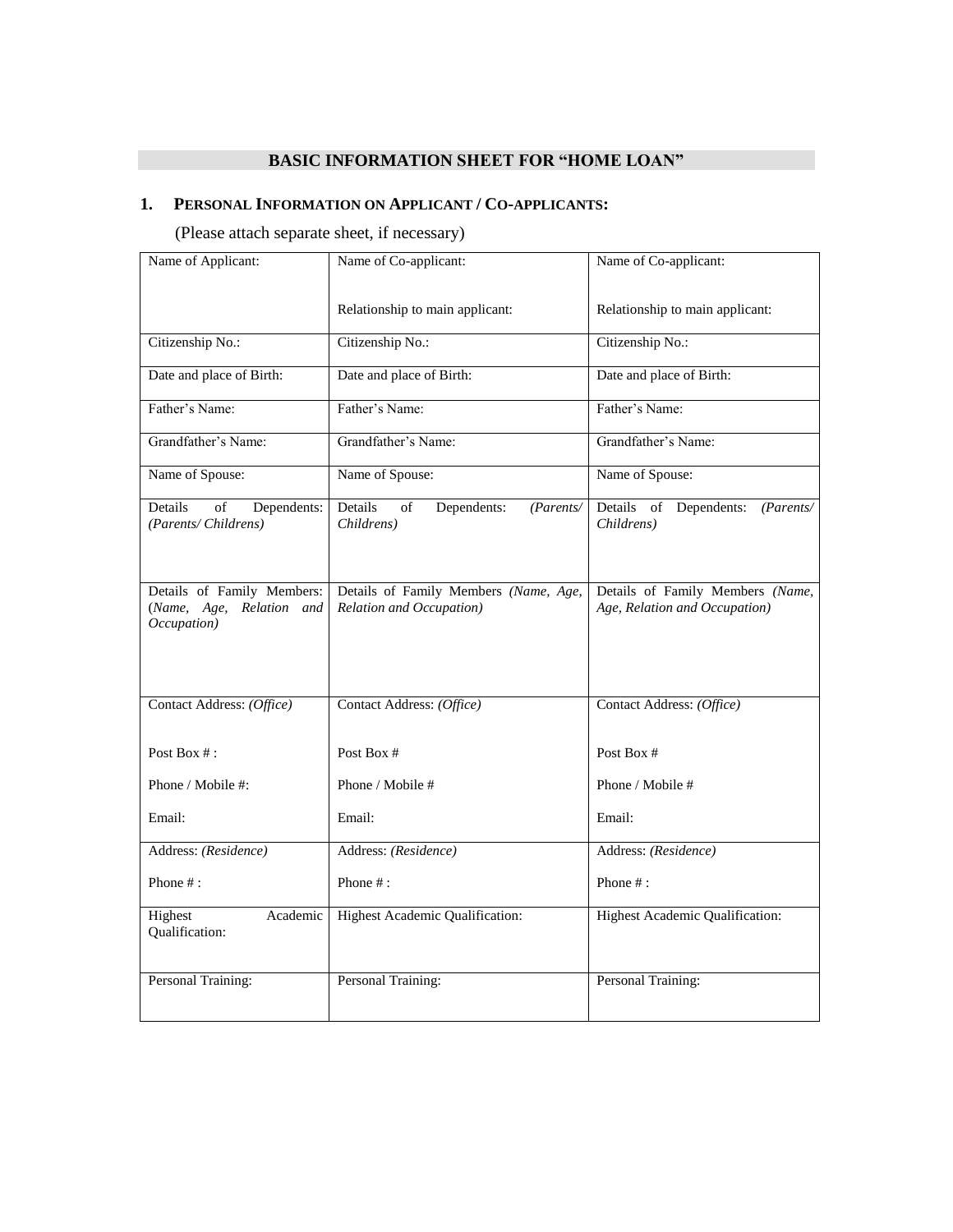| <b>Occupation of Applicant:</b>                    | <b>Occupation of Co-</b> applicant:                | Occupation of Co-applicant:                     |
|----------------------------------------------------|----------------------------------------------------|-------------------------------------------------|
| a) Primary Employment                              | a) Primary Employment                              | a) Primary Employment                           |
| Name of Employer:                                  | Name of Employer:                                  | Name of Employer:                               |
| Employment since:                                  | Employment since:                                  | Employment since:                               |
| Designation:                                       | Designation:                                       | Designation:                                    |
| b) Secondary Employment (if any):                  | b) Secondary Employment (if any):                  | b) Secondary Employment (if any):               |
| Name of Employer:                                  | Name of Employer:                                  | Name of Employer:                               |
| Employment since:                                  | Employment since:                                  | Employment since:                               |
| Designation:                                       | Designation:                                       | Designation:                                    |
| c) If self employed:                               | c) If self employed:                               | c) If self employed:                            |
| Name of Institution:                               | Name of Institution:                               | Name of Institution:                            |
| Address if Institution:                            | Address if Institution:                            | Address if Institution:                         |
| Type of Business:                                  | Type of Business:                                  | Type of Business:                               |
| <b>Business Turnover:</b>                          | <b>Business Turnover:</b>                          | <b>Business Turnover:</b>                       |
| Association with other Institution (if<br>$any)$ : | Association with other Institution (if<br>$any)$ : | Association with other Institution<br>(if any): |

## **2. ASSETS & LIABILITY POSITION:**

## i) **Assets Owned** *(If any):* OWN or FAMILY

#### (Amount in'000) **S. N. Type of Assets Description Ownership Estimated Constant Description Description Description Estimated Value** i. Land/Building ii. Vehicles iii. Cash/ Bank Balance iv. Other movable assets v. Bond/Shares vi. Other (specify if any)

## ii) **Liabilities** *(If any):* OWN or FAMILY

**Total Estimated Value**

(Amount n'000)

|       |                              |                 |                    | а мночна поло |
|-------|------------------------------|-----------------|--------------------|---------------|
| S. N. | <b>Particulars</b>           | <b>Borrower</b> | <b>Description</b> | Amount        |
|       | Loan from Relatives/ Friends |                 |                    |               |
| ii.   | Loan from HBL                |                 |                    |               |
| iii.  | Loan from other Banks/ FIs   |                 |                    |               |
| iv.   | Other (specify if any)       |                 |                    |               |
|       | <b>Total Value</b>           |                 |                    |               |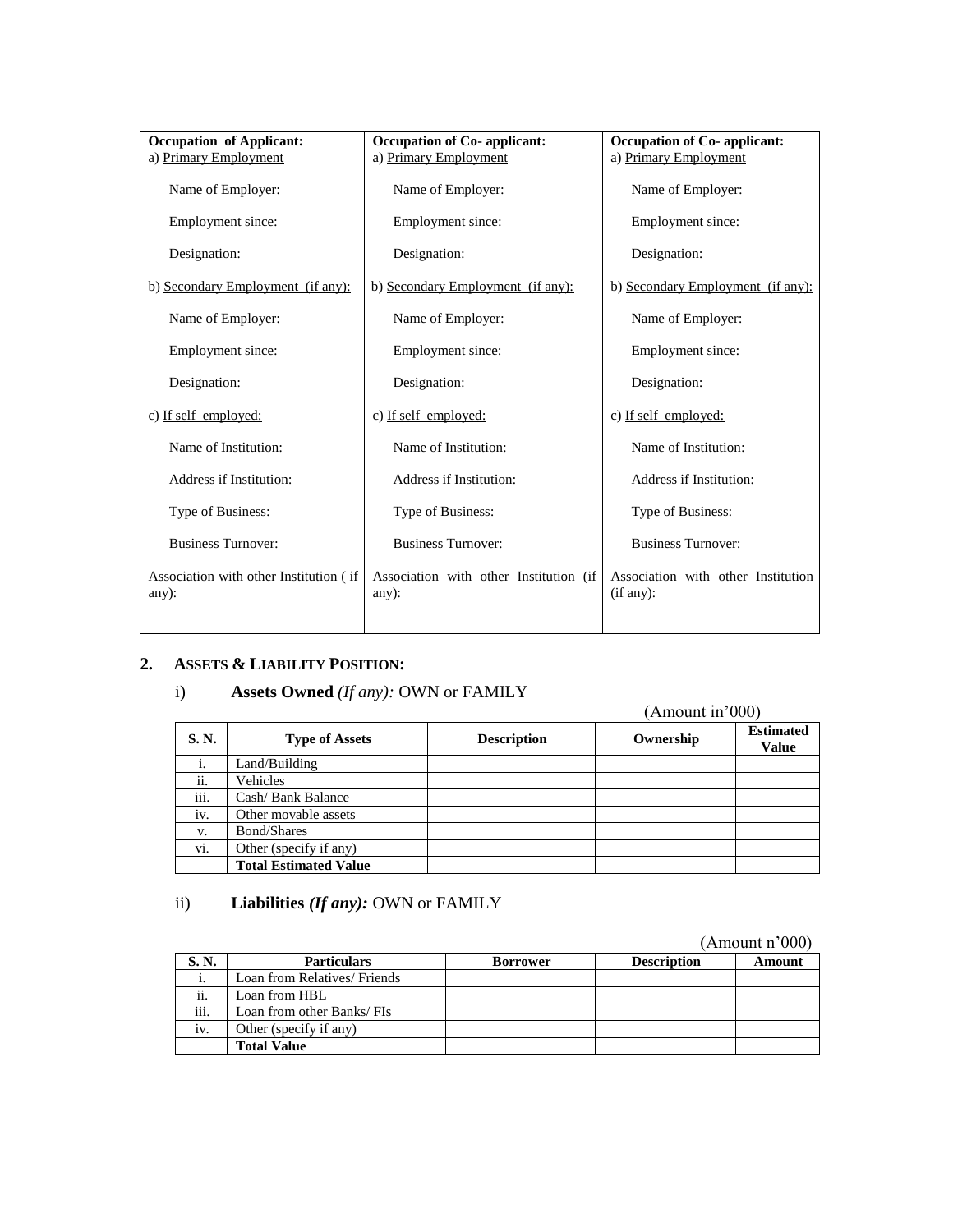**3. SOURCES OF INCOME OF APPLICANT, CO-APPLICANTS (MONTHLY/ ANNUAL)** *(Please specify in detail in amount and also enclose supporting documents.*

|       |                                    |                  |              | (Amount in'000) |
|-------|------------------------------------|------------------|--------------|-----------------|
| S. N. | <b>Nature</b>                      | <b>Applicant</b> | Co-applicant | Co-applicant    |
| i.    | Salary                             |                  |              |                 |
| ii.   | Rent from existing land/ buildings |                  |              |                 |
| iii.  | Interest from Deposits/Bonds       |                  |              |                 |
| iv.   | Dividend from Shares               |                  |              |                 |
| V.    | <b>Consultation Fees</b>           |                  |              |                 |
| vi.   | Remittance                         |                  |              |                 |
| vii   | Others (Please specify in details) |                  |              |                 |
|       | <b>Total Income</b>                |                  |              |                 |

## **4. APPLICATION OF INCOME BY APPLICANT, CO-APPLICANTS (MONTHLY/ ANNUAL):**

(Amount in'000)

| S.N. | <b>Nature</b>                                      | Applicant | Co-applicant | Co-applicant |
|------|----------------------------------------------------|-----------|--------------|--------------|
| i.   | Living Expenses                                    |           |              |              |
|      | (food, clothing, medical, entertainment, etc)      |           |              |              |
| ii.  | Expense of <i>Electricity</i> and <i>Telephone</i> |           |              |              |
| iii. | <b>Education of Children</b>                       |           |              |              |
| iv.  | Tax                                                |           |              |              |
| V.   | Rent                                               |           |              |              |
| vi.  | Insurance                                          |           |              |              |
| vii  | <b>Travel Expenses</b>                             |           |              |              |
| viii | Loan Repayment (including credit card)             |           |              |              |
| ix   | Others                                             |           |              |              |
|      | <b>Total Application of Income</b>                 |           |              |              |

## **5. TOTAL DISPOSABLE INCOME OF APPLICANT, CO-APPLICANTS (MONTHLY/ ANNUAL):**

(Amount in'000)

| <b>S.N.</b>      | <b>Nature</b>                                                 | Applicant | $Co-$     | Co-applicant |
|------------------|---------------------------------------------------------------|-----------|-----------|--------------|
|                  |                                                               |           | applicant |              |
| 1.               | <b>Total Income</b>                                           |           |           |              |
| $\cdot$ .<br>11. | <b>Total Application of Income (Expenses)</b>                 |           |           |              |
| $\cdots$<br>111. | <b>Total Disposable Income</b>                                |           |           |              |
|                  | <b>Total Disposable Income of Applicant and Co-applicants</b> |           |           |              |